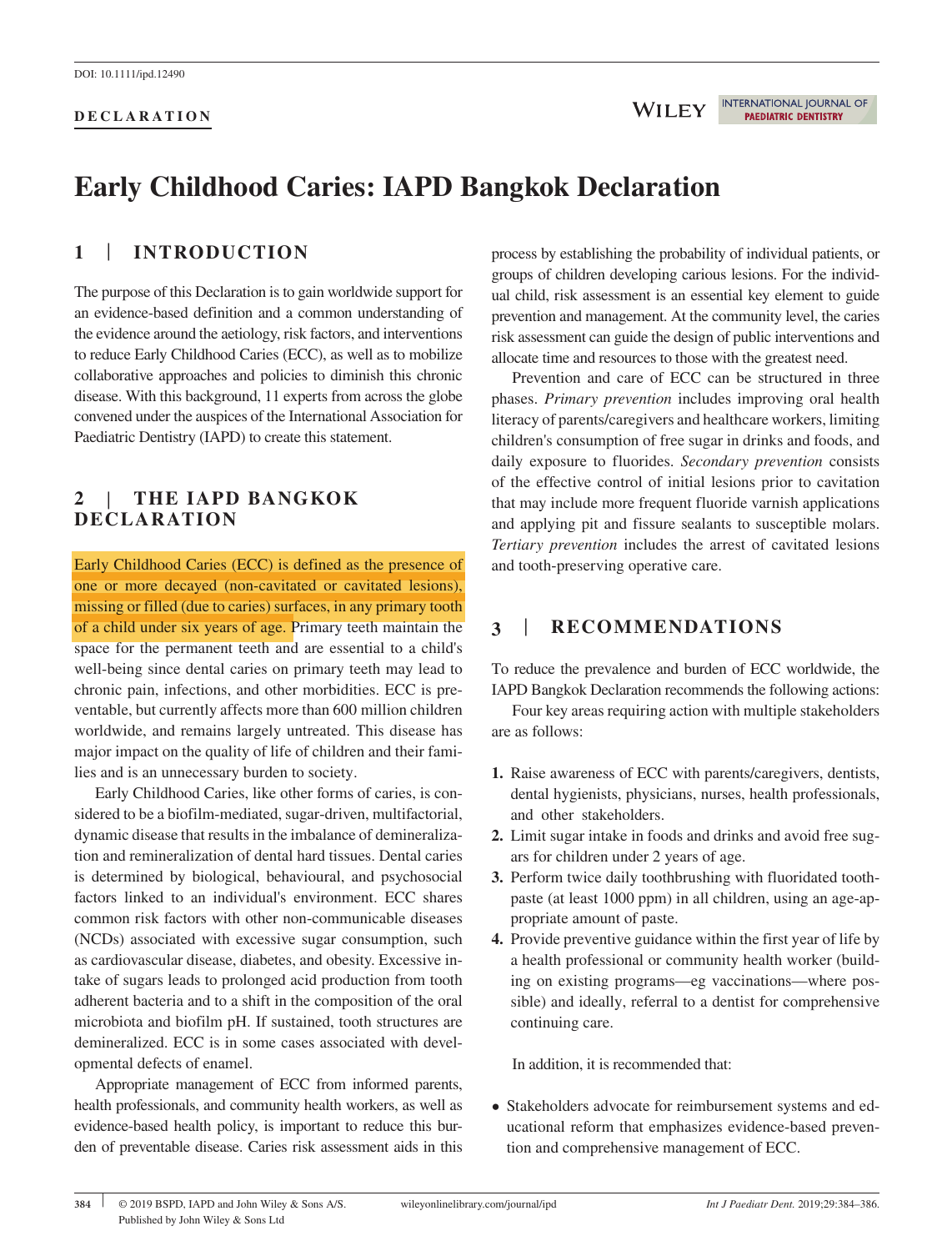- In order to standardize comparisons across countries and regions, epidemiology studies should record the presence of non‐cavitated and cavitated caries; ideally record initial, moderate, and extensive stages of decay; children should be surveyed at three and five years of age to capture preventive as well as restorative needs.
- An educational curriculum on ECC should be implemented in dental schools worldwide to ensure that evidence‐ and risk‐based preventive care is given equal weight to traditional surgical management.
- Research on ECC inequalities, oral health-related quality of life, interventions, and health economics should be supported to further understand benefits of effective and timely care.

The Appendix below, prepared by the Expert Panel, provides a Communication Statement on Early Childhood Caries designed for a wide range of professional and lay stakeholders. A detailed paper, entitled 'Global Perspective of Early Childhood Caries Epidemiology, Aetiology, Risk Assessment, Societal Burden, Management, Education and Policy', provides the updated evidence and references that informed this declaration.<sup>1</sup>

\*Global Summit on Early Childhood Caries was held in Bangkok on November 2–4, 2018. Members of the Expert Panel who drew up this Declaration with input from the IAPD Board were: Drs. N.B. Pitts (U.K), R. Baez (USA), C. Diaz‐Guallory (USA), K. Donly (USA), C. Feldens (Brazil), C. McGrath (Hong Kong), P. Phantumvanit (Thailand), K. Seow (Australia), N. Sharkov (Bulgaria), N. Tinanoff (USA), and S. Twetman (Denmark).

IAPD Board members in alphabetical order: Drs. M. Bönecker (Brazil), A. O'Connell (Ireland), B. Drummond (New Zealand), T. Fujiwara (Japan), C. Hughes (USA), N. Krämer (Germany), A. Kupietzky (Israel), A.M. Vierrou (Greece), A. Tsai (Taiwan).

#### **REFERENCE**

1. Tinanoff, N, Baez, RJ Diaz-Guillory, C, et al. Early childhood caries epidemiology, aetiology, risk assessment, societal burden, management, education, and policy: Global perspective. *Int J Paediatr Dent*. 2019;29:238‐248.<https://doi.org/10.1111/ipd.12484>

#### **APPENDIX**

**IAPD Bangkok Declaration: Communication Statement on Early Childhood Caries**

#### **What is Early Childhood Caries (ECC)?**

• **Dental Caries**: *Scientific definition*—Dental caries is a biofilm‐mediated, sugar‐driven, multifactorial, dynamic disease that results in the imbalance of demineralization

and remineralization of dental hard tissues. Dental caries is determined by biological, behavioural, and psychosocial factors linked to an individual's environment.

• **Early Childhood Caries** is: *Lay definition*—Tooth decay in pre‐school children which is common, mostly untreated and can have profound impacts on children's lives. *Clinical definition*—the presence of one or more decayed (non-cavitated or cavitated lesions), missing (due to caries), or filled surfaces, in any primary tooth of a child under age six.

#### **The context for ECC**

- Dental caries is the most common preventable disease.
- Untreated dental caries in primary teeth affects more than 600 million children worldwide.
- Dental caries shares common risk factors with other non‐ communicable diseases (NCDs) associated with excessive sugar consumption, such as cardiovascular disease, diabetes, and obesity.

#### **The unacceptable burden of ECC**

- ECC is an unacceptable burden for children, families, and society.
- The timely and appropriate prevention and management of ECC is important to reduce this burden and to improve the quality of life of children globally.

### **How do we reduce ECC and its burden?**

- ECC is multifactorial, and there is no easy or single solution to the complex 'Caries Puzzle'. The engagement of multiple stakeholders to address the multiple aspects of caries causation is necessary to prevent ECC.
- **Primary Prevention of ECC**
	- Upstream interventions at the community level.
	- Prevention of new disease at the individual level.
- **Secondary Prevention of ECC**
	- Effective control of initial lesions *prior* to cavitation.
	- Arrest of more advanced lesions, where possible.
- **Tertiary Prevention of ECC**
	- Non-invasive caries control procedures.
	- Appropriate, tooth-preserving restorative care.

### **Action on ECC needed from multiple stakeholders in four key areas**

- **Raise awareness of ECC** with parents/caregivers, dentists, paediatricians, nurses, other health professionals, and other stakeholders.
- **Limit sugar intake in foods and drinks** and avoid free sugars for children under 2 years of age.